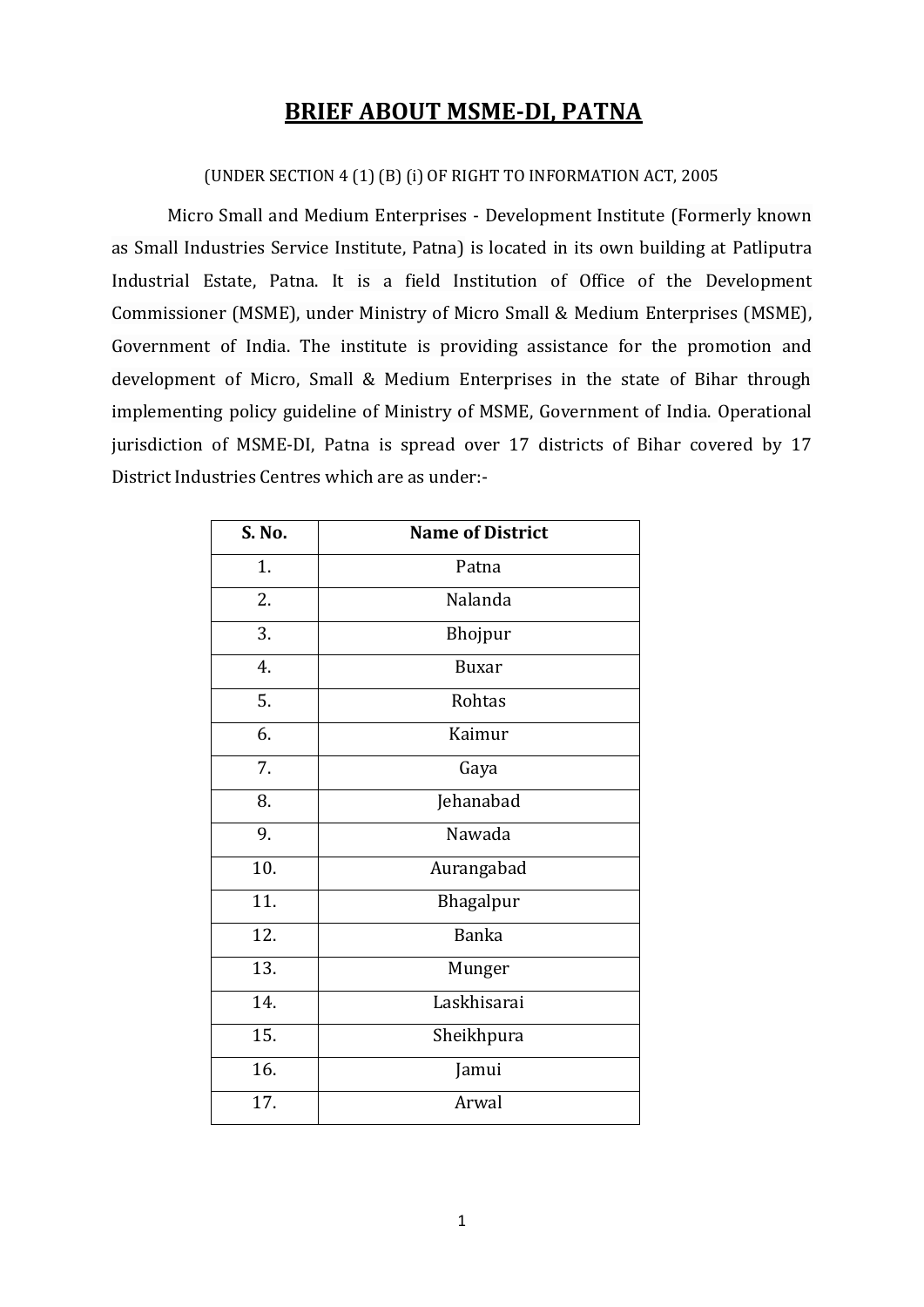# **MSME-DI, PATNA**

| S. No. | Name and Designation of<br><b>Appellate authority</b> | <b>Telephone No. /Fax</b>        | E-Mail                   |
|--------|-------------------------------------------------------|----------------------------------|--------------------------|
|        | Shri Vishwa Mohan Jha<br>Director $(I/C)$             | 0612-2262186<br>Fax: 612-2262719 | dcdi-patna@dcmsme.gov.in |

| NAME OF THE OFFICER TO BE CONTACTED FOR SEEKING INFORMATION'S AND |                                 |                                                 |                                              |                                                                  |  |
|-------------------------------------------------------------------|---------------------------------|-------------------------------------------------|----------------------------------------------|------------------------------------------------------------------|--|
| <b>MAKING APPEAL UNDER RIGHT TO INFORMATION ACT</b>               |                                 |                                                 |                                              |                                                                  |  |
| S.                                                                |                                 | <b>Name and Designation of</b>                  | <b>First Appellate</b>                       | <b>Telephone No, Fax and</b>                                     |  |
| No.                                                               |                                 | <b>Officers Nominated as CPIO</b>               | authority                                    | Email                                                            |  |
| 1.                                                                | CPIO.                           | Shri Ravi Kant<br>Asst. Director Gr II (EI)     | Shri Vishwa<br>Mohan Jha<br>Director $(I/C)$ | Phone:<br>0612-2262208                                           |  |
|                                                                   |                                 |                                                 |                                              | Email:<br>dcdi-<br>patna@dcmsme.gov.in                           |  |
| $\overline{2}$ .                                                  | Transparency<br>Officer         | Shri G.K. Sinha<br>Asst. Director Gr II (Mech.) |                                              | Phone:<br>0612-2262208<br>Email:<br>dcdi-<br>patna@dcmsme.gov.in |  |
| 3.                                                                | Public<br>Grievances<br>Officer | Shri G.K. Sinha<br>Asst. Director Gr II (Mech.) |                                              | Phone:<br>0612-2262208<br>Email:<br>dcdi-                        |  |

[patna@dcmsme.gov.in](mailto:dcdi-patna@dcmsme.gov.in)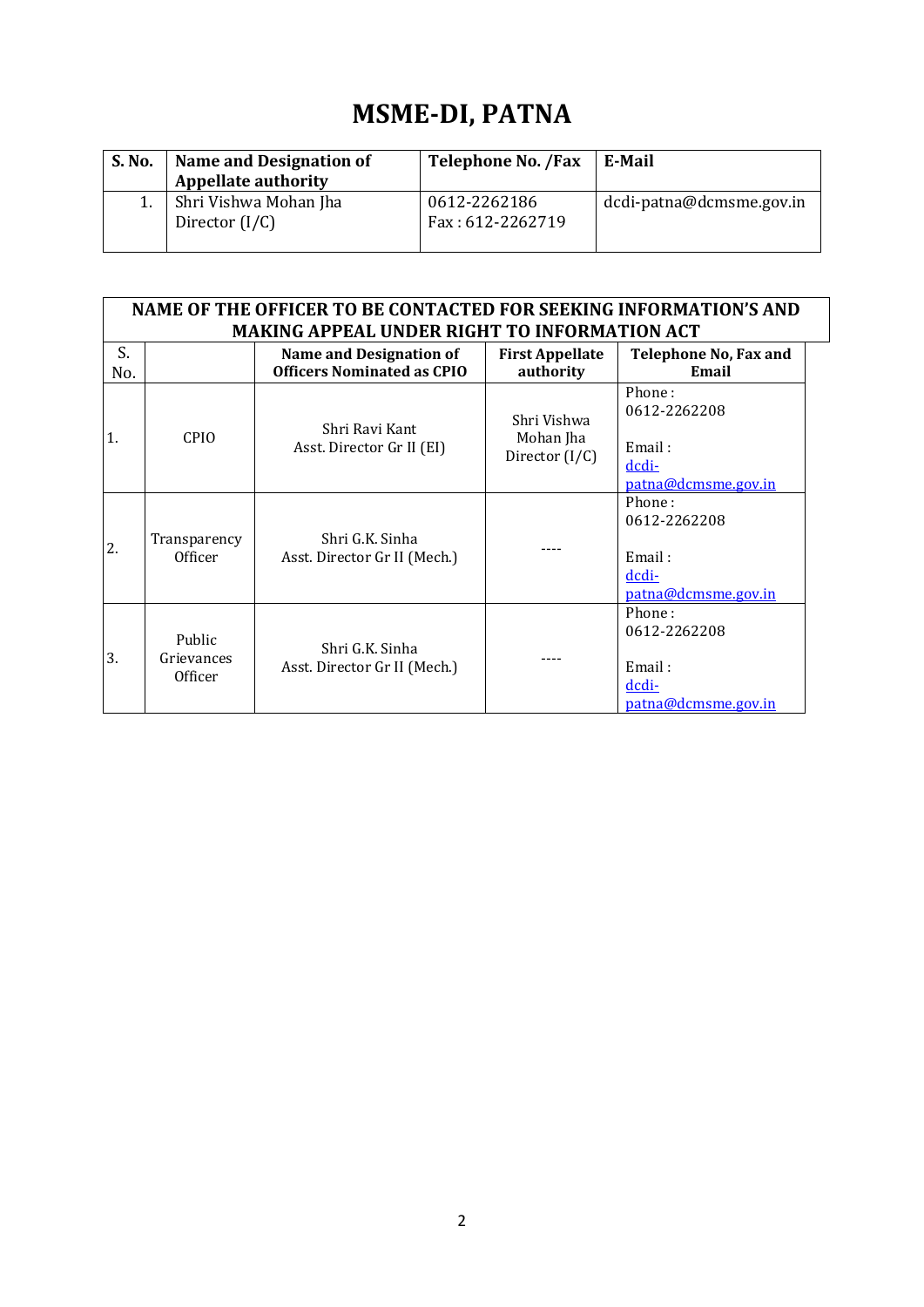| S. No. | <b>Name</b>                | <b>Designation</b>                |  |  |
|--------|----------------------------|-----------------------------------|--|--|
| 1.     | Shri Vishwa Mohan Jha      | Director (I/C)                    |  |  |
| 2.     | Shri Naveen Kumar          | Assistant Director Gr II (Elect.) |  |  |
| 3.     | Shri Dileep Sadhu Kandhare | Assistant Director Gr II (IMT)    |  |  |
| 4.     | Shri Sanjeev Kumar Verma   | Assistant Director Gr II (G&C)    |  |  |
| 5.     | Shri Gopal Kumar Sinha     | Assistant Director Gr II (Mech.)  |  |  |
| 6.     | Shri Samrat Murlidhar Jha  | Assistant Director Gr II (Mech.)  |  |  |
| 7.     | Shri Ravi Kant             | Assistant Director Gr II (El)     |  |  |
| 8.     | Shri A.P. Sinha            | Stenographer Gr.I                 |  |  |
| 9.     | Shri Satyender Kumar       | Stenographer Gr.II                |  |  |
| 10.    | Shri Ranjeet Kumar         | Stenographer Gr.II                |  |  |
| 11.    | Smt. L. Debala Devi        | <b>UDC</b>                        |  |  |
| 12.    | Shri Goapl Prasad Ambastha | <b>UDC</b>                        |  |  |
| 13.    | Shri Rajiv Kumar Mishra    | <b>UDC</b>                        |  |  |
| 14.    | Smt. Sudha Rani            | <b>UDC</b>                        |  |  |
| 15.    | Shri Pawan Kumar Saini     | <b>UDC</b>                        |  |  |
| 16.    | Shri Vijay Kumar Pandit    | <b>LDC</b>                        |  |  |
| 17.    | Shri Dilip Kumar           | <b>LDC</b>                        |  |  |
| 18.    | Shri Sanjeev Kumar         | <b>LDC</b>                        |  |  |
| 19.    | Shri Mukesh Kumar          | <b>LDC</b>                        |  |  |
| 20.    | Shri Amit Kumar            | <b>LDC</b>                        |  |  |
| 21.    | Ms. Anju Kumari            | <b>LDC</b>                        |  |  |
| 22.    | Shri Sanjay Kumar          | Driver (Ordinary Gr.)             |  |  |
| 23.    | Shri Lalan Kumar Singh     | Instructor                        |  |  |
| 24.    | Shri A.Choudhary           | Instructor                        |  |  |
| 25.    | Shri Sudhir Kumar          | Instructor                        |  |  |
| 26.    | Shri Ashish Anand          | Skilled Worker Gr.II              |  |  |
| 27.    | Shri A.K. Chaurasia        | Skilled Worker Gr.II              |  |  |
| 28.    | Shri Jitendra Kumar        | Skilled Worker Gr.II              |  |  |
| 29.    | Shri Ram Eqbal Prasad      | <b>MTS</b>                        |  |  |
| 30.    | Shri Santosh Kumar         | <b>MTS</b>                        |  |  |
| 31.    | Shri Gauri Shankar Prasad  | MTS (Watchman)                    |  |  |
| 32.    | Shri Anugrah Narayan Singh | MTS (Watchman)                    |  |  |
| 33.    | Shri Mahendra Ram          | MTS (Sweeper)                     |  |  |
| 34.    | Md. Kaushar Alam           | MTS (Farrash)                     |  |  |
| 35.    | Shri Dinesh Prasad Verma   | Salesman                          |  |  |
| 36.    | Shri Jagat Kumar Verma     | MTS (Tea Maker)                   |  |  |
| 37.    | Shri Vinod Paswan          | MTS (Wash Boy)                    |  |  |

# **RTI Clause 4 (1) (b) (IX) DIRECTORY OF MSME DEVELOPMENT INSTITUTE, PATNA**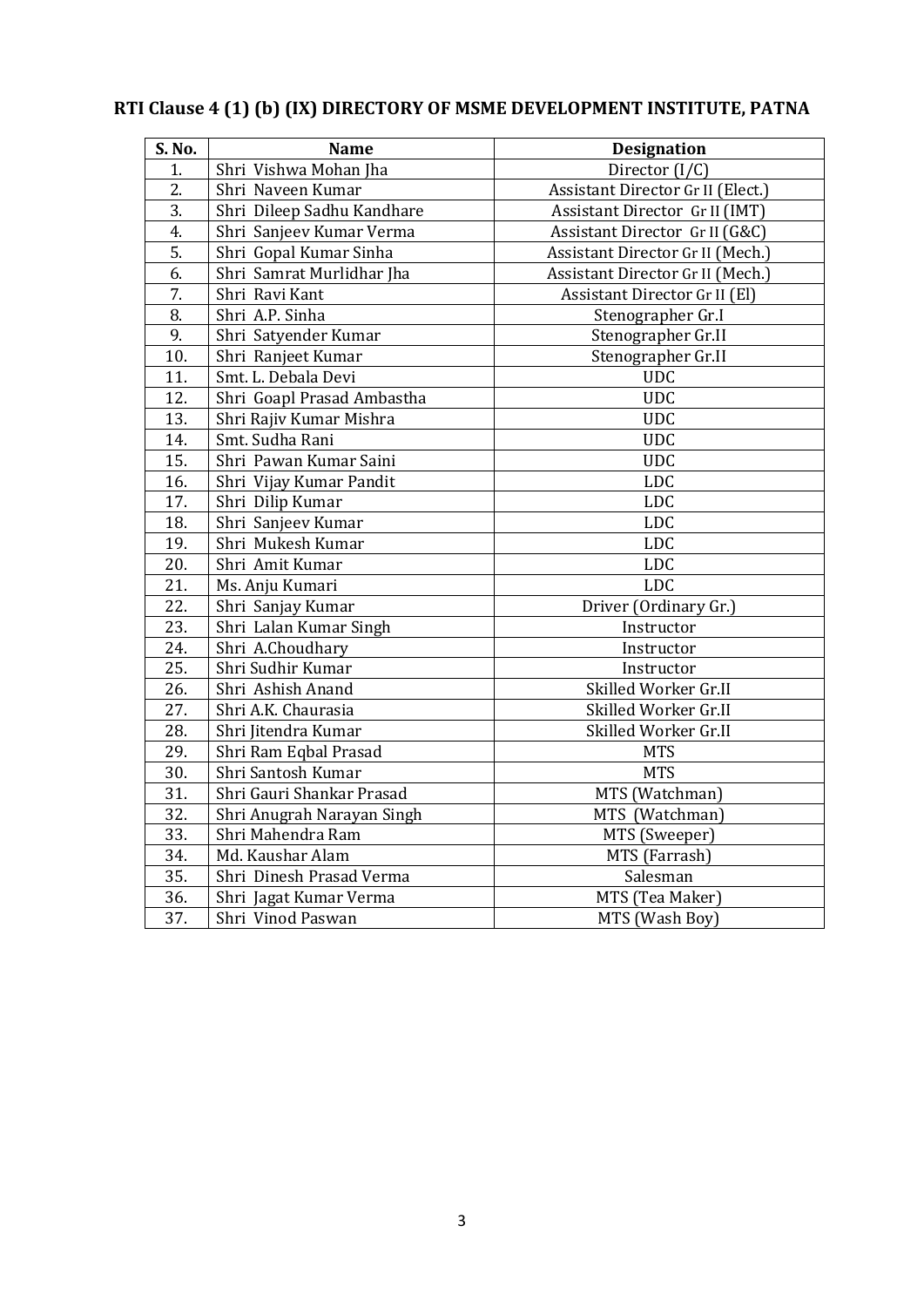### **THE MONTHLY REMUNERATION RECEIVED BY EACH OF ITS OFFICER AND EMPLOYEES INCLUDING THE SYSTEM OF COMPESATION AS PROVIDED IN ITS REGULATION**

(UNDER SECTION 4 (1) (B) (X) OF RIGHT TO INFORMATION ACT, 2005 (AS ON 31 JULY, 2019)

| S. No. | <b>Name</b>                   | <b>Designation</b>                          | Phone No.    | <b>Gross Pay</b> | <b>Payment</b><br>Mode |
|--------|-------------------------------|---------------------------------------------|--------------|------------------|------------------------|
| 1.     | Shri Vishwa Mohan<br>Jha      | Director $(I/C)$                            | 0612-2262186 | 160768/-         | <b>PFMS</b>            |
| 2.     | Shri Naveen Kumar             | <b>Assistant Director</b><br>Gr II (Elect.) | 0612-2262208 | $93632/$ -       | <b>PFMS</b>            |
| 3.     | Shri Dileep Sadhu<br>Kandhare | <b>Assistant Director</b><br>Gr II (IMT)    | 0612-2262208 | $91072/-$        | <b>PFMS</b>            |
| 4.     | Shri Sanjeev Kumar<br>Verma   | <b>Assistant Director</b><br>Gr II (G&C)    | 0612-2262208 | 76864/-          | <b>PFMS</b>            |
| 5.     | Shri Gopal Kumar<br>Sinha     | <b>Assistant Director</b><br>Gr II (Mech.)  | 0612-2262208 | $81244/-$        | <b>PFMS</b>            |
| 6.     | Shri Samrat<br>Murlidhar Jha  | <b>Assistant Director</b><br>Gr II (Mech.)  | 0612-2262208 | 72640/           | <b>PFMS</b>            |
| 7.     | Shri Ravi Kant                | <b>Assistant Director</b><br>Gr II (El)     | 0612-2262208 | 66752/           | <b>PFMS</b>            |
| 8.     | Shri A.P. Sinha               | Stenographer Gr.I                           | 0612-2263211 | 88512/-          | <b>PFMS</b>            |
| 9.     | Shri Satyender<br>Kumar       | Stenographer Gr.II                          | 0612-2263211 | $46656/-$        | <b>PFMS</b>            |
| 10.    | Shri Ranjeet Kumar            | Stenographer Gr.II                          | 0612-2263211 | $46656/$ -       | <b>PFMS</b>            |
| 11.    | Smt. L. Debala Devi           | <b>UDC</b>                                  | 0612-2263211 | $60480/-$        | <b>PFMS</b>            |
| 12.    | Shri Goapl Prasad<br>Ambastha | <b>UDC</b>                                  | 0612-2263211 | 70592/-          | <b>PFMS</b>            |
| 13.    | Shri Rajiv Kumar<br>Mishra    | <b>UDC</b>                                  | 0612-2263211 | $54208/-$        | <b>PFMS</b>            |
| 14.    | Smt. Sudha Rani               | <b>UDC</b>                                  | 0612-2263211 | 54208/-          | <b>PFMS</b>            |
| 15.    | Shri Pawan Kumar<br>Saini     | <b>UDC</b>                                  | 0612-2263211 | 38720/-          | <b>PFMS</b>            |
| 16.    | Shri Vijay Kumar<br>Pandit    | <b>LDC</b>                                  | 0612-2263211 | 57280/-          | <b>PFMS</b>            |
| 17.    | Shri Dilip Kumar              | <b>LDC</b>                                  | 612-2263211  | $50240/-$        | <b>PFMS</b>            |
| 18.    | Shri Sanjeev Kumar            | LDC                                         | 0612-2263211 | 48832/-          | <b>PFMS</b>            |
| 19.    | Shri Mukesh Kumar             | LDC                                         | 0612-2263211 | $37312/-$        | <b>PFMS</b>            |